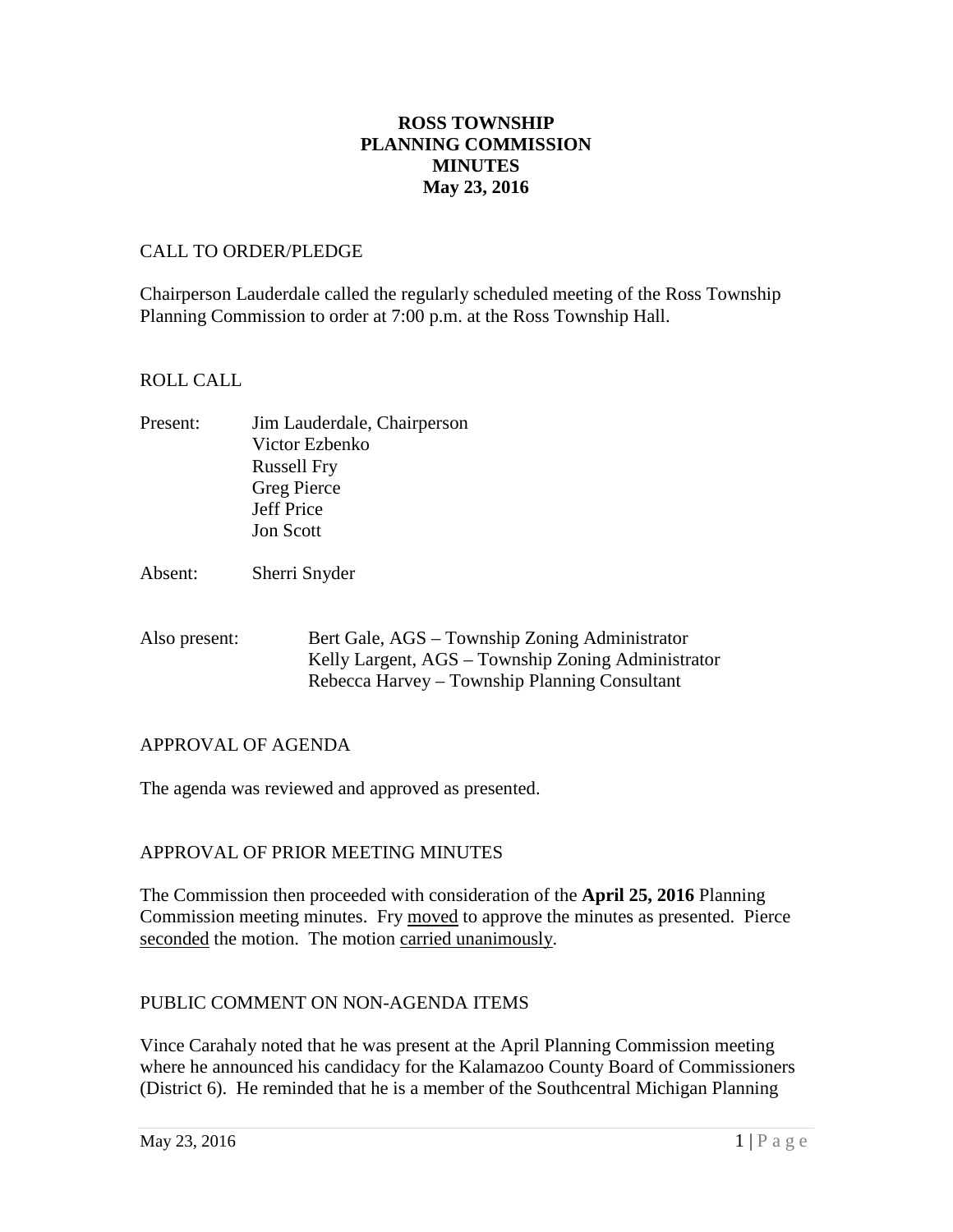Council. Carahaly provided an update on Kalamazoo County's current effort to update the County Master Plan.

No further public comment on non-agenda items was offered.

## NEW BUSINESS

Chairperson Lauderdale stated that no New Business was scheduled for consideration.

# UNFINISHED BUSINESS

1. Dock Rental Issue (Section 17.2 - Boathouses and Dock Regulations)

Chairperson Lauderdale stated that the Planning Commission had determined in March that Section 17.1 requires clarity in its regulation of dock rental and should be directed to the Zoning Board of Appeals for formal interpretation. He noted that the matter was considered by the Zoning Board of Appeals at their May 4, 2016 meeting where it was interpreted that *'the current standards set forth in Section 2.2 – Definitions and Section 17.1 – Waterfront Lot Access and Use Regulations prohibits dock rental.'* 

He referenced the May 23, 2016 PC Memo provided by Harvey that sets forth the interpretation of the Zoning Board of Appeals, as well as the proposed modifications to Sections 2.2 and 17.1 considered by the Planning Commission in April. Harvey clarified that the draft text does not include any proposed changes to Section 17.2 given the amendments proposed to Section 17.1.

Commission review of the draft text ensued. Fry questioned how the proposed modifications would apply to existing nonconforming lots or situations. Harvey stated that the proposed revisions to 17.1 are intended to clarify, and not alter, the existing standard. She referenced the interpretation rendered by the Zoning Board of Appeals. It was further noted by the Commission that the expansion of the definition of 'access lot beneficiary' is consistent with the current application of the standard.

Gale stated that the proposed revisions to Section 17.1 adequately respond to their request to provide clear Ordinance language regarding dock rental. He agreed that the original changes suggested to Section 17.2 are not necessary.

Fry then moved to accept the draft text dated May 23, 2016 for public hearing in June. Pierce seconded the motion. The motion carried unanimously.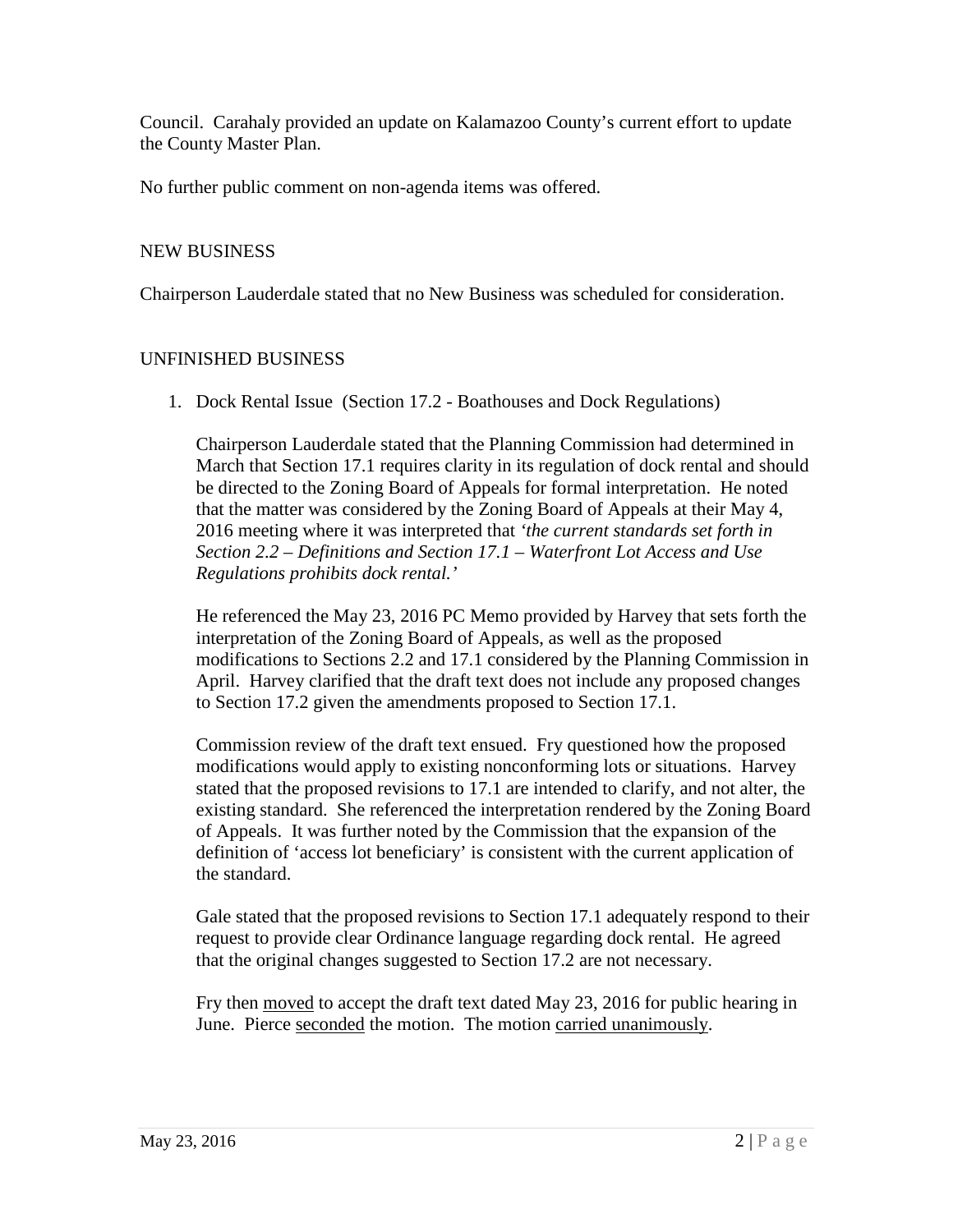### 2. Gull Harbor Point

Gale advised that a modification to the approved landscape plan for the project has been requested. He explained that an alternate proposal consisting of shrubs and grass plantings is suggested to replace the berm originally proposed for the 'northerly portion of the open space'. He noted that the alternate proposal is intended to provide buffering similar to the approved berm but not present runoff problems.

The Planning Commission agreed that it would be reasonable for the Zoning Administrator to consider such an alternate proposal. In response to questions, Gale noted that a June 1, 2016 deadline for compliance with the approved landscape plan was issued by the Township.

## 3. Screening Standards

Chairperson Lauderdale referenced draft text dated May 23, 2016 (Draft #3). Harvey provided an overview of the proposed draft text, noting the revisions made pursuant to the Commission's discussion in April.

The Planning Commission agreed that the proposed text reflects the discussion of the Commission and provides the desired screening standards.

Pierce then moved to accept the draft text dated May 23, 2016 for public hearing in June. Price seconded the motion. The motion carried unanimously.

## 4. Watershed Protection Strategies

Harvey distributed copies of a 'waterfront overlay district' recently developed and presented to the Village of Paw Paw for adoption. She provided an overview of the 'waterfront overlay district' approach and the elements of the proposed ordinance.

Planning Commission discussion ensued wherein support for the approach was noted and interest in collaborating with the Four Township Water Resources Council for local implementation expressed. Commission members suggested that it would be more effective as a water quality protection effort if it were applied as a group.

It was agreed that Chairperson Lauderdale would contact the Four Township Water Resources Council to discuss opportunities for collaboration on a similar approach in the area.